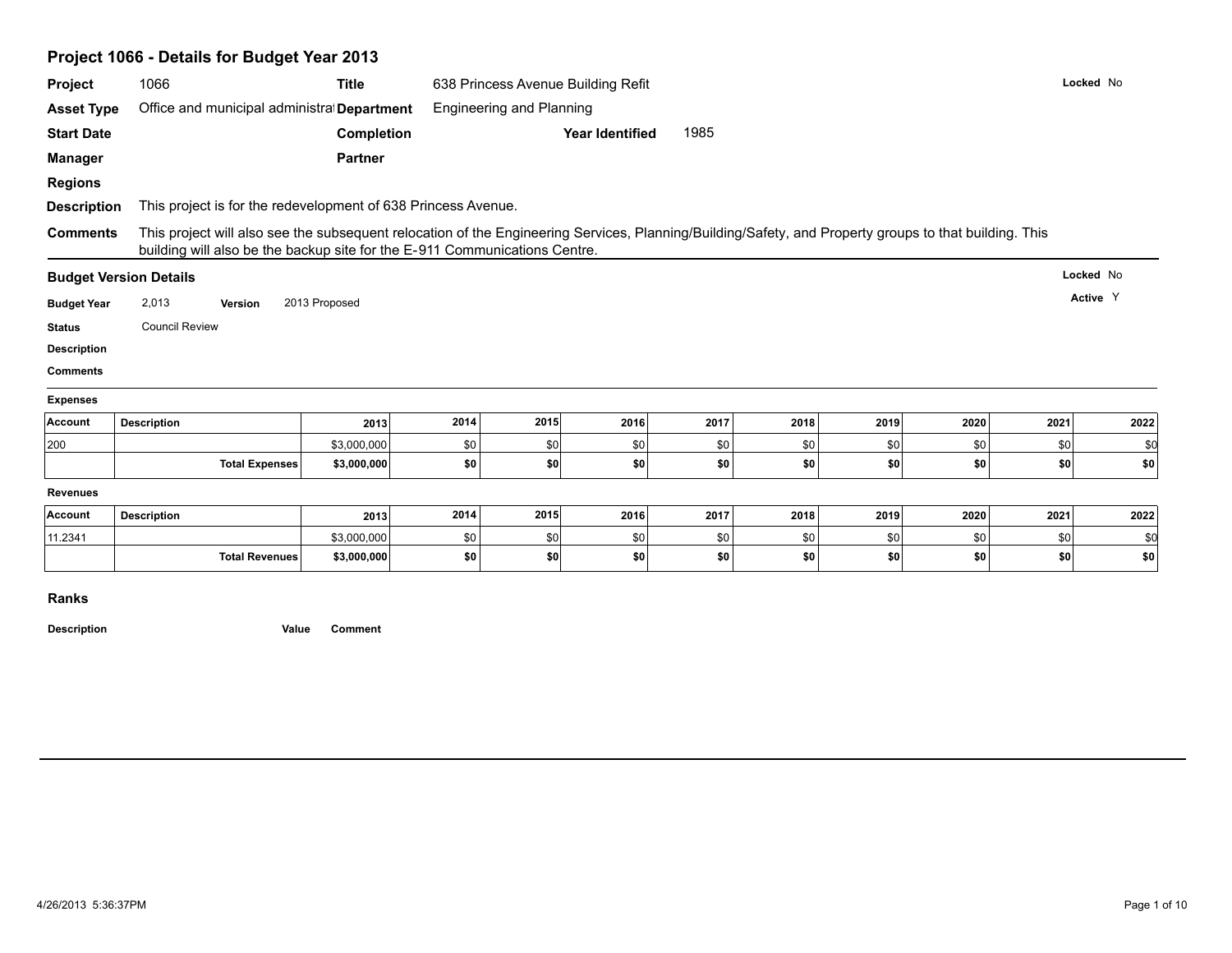### **Operating Budget Impact**

| <b>Effective Date</b> | Account | <b>Type</b> | Amount | <b>FTE Impact</b> |
|-----------------------|---------|-------------|--------|-------------------|

# **Related Projects**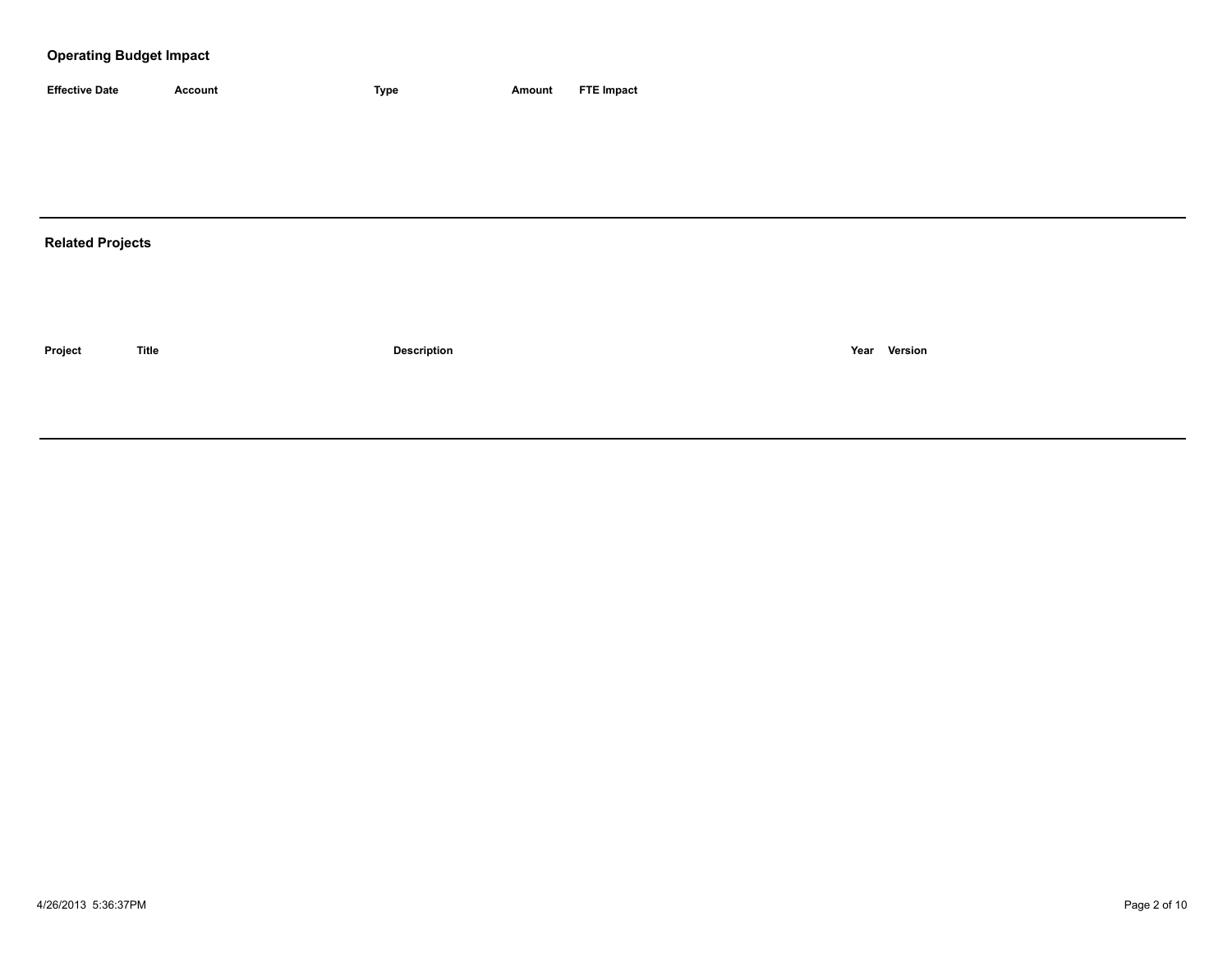# **Project 828 - Details for Budget Year 2013**

| Project                                                                                         | 828                                                                                                                                                                                                                                                                                                                                                                                                                                                                                                                                                                                                                                                                                                                                                                                                                           | <b>Title</b>   | <b>ACC Site Development</b> |                                 |                        |           |      |      |      | Locked No |          |
|-------------------------------------------------------------------------------------------------|-------------------------------------------------------------------------------------------------------------------------------------------------------------------------------------------------------------------------------------------------------------------------------------------------------------------------------------------------------------------------------------------------------------------------------------------------------------------------------------------------------------------------------------------------------------------------------------------------------------------------------------------------------------------------------------------------------------------------------------------------------------------------------------------------------------------------------|----------------|-----------------------------|---------------------------------|------------------------|-----------|------|------|------|-----------|----------|
| <b>Asset Type</b>                                                                               | Sanitary and storm sewers, trun Department                                                                                                                                                                                                                                                                                                                                                                                                                                                                                                                                                                                                                                                                                                                                                                                    |                |                             | <b>Engineering and Planning</b> |                        |           |      |      |      |           |          |
| <b>Start Date</b>                                                                               |                                                                                                                                                                                                                                                                                                                                                                                                                                                                                                                                                                                                                                                                                                                                                                                                                               | Completion     |                             |                                 | <b>Year Identified</b> | 2008      |      |      |      |           |          |
| Manager                                                                                         | Ian Christiansen 729-2217                                                                                                                                                                                                                                                                                                                                                                                                                                                                                                                                                                                                                                                                                                                                                                                                     | <b>Partner</b> |                             |                                 |                        |           |      |      |      |           |          |
| <b>Regions</b>                                                                                  |                                                                                                                                                                                                                                                                                                                                                                                                                                                                                                                                                                                                                                                                                                                                                                                                                               |                |                             |                                 |                        |           |      |      |      |           |          |
| <b>Description</b>                                                                              | This project is for infrastructure improvements required for the development of the former BMHC into the new ACC Campus.                                                                                                                                                                                                                                                                                                                                                                                                                                                                                                                                                                                                                                                                                                      |                |                             |                                 |                        |           |      |      |      |           |          |
| <b>Comments</b>                                                                                 | The City will contribute to a portion of the municipal infrastructure improvements required for the relocation of Assiniboine Community College from<br>it's current location to the former Mental Health site. The commitment includes the servicing of the former Nurses Residence Building and the former<br>Parkland Building, the installation of a new wastewater sewer from Veterans Way to the existing internal wastewater collection system, and the<br>construction of a new entrance road.<br>The City has entered into a letter of understanding which details the improvements and defines the value of the improvements at \$2.6M. The letter of<br>understanding also details the land that the City will receive. The details provided in the letter may change but the financial contribution is limited to |                |                             |                                 |                        |           |      |      |      |           |          |
|                                                                                                 | \$2.6M.                                                                                                                                                                                                                                                                                                                                                                                                                                                                                                                                                                                                                                                                                                                                                                                                                       |                |                             |                                 |                        |           |      |      |      |           |          |
|                                                                                                 | <b>Budget Version Details</b>                                                                                                                                                                                                                                                                                                                                                                                                                                                                                                                                                                                                                                                                                                                                                                                                 |                |                             |                                 |                        |           |      |      |      | Locked No |          |
|                                                                                                 |                                                                                                                                                                                                                                                                                                                                                                                                                                                                                                                                                                                                                                                                                                                                                                                                                               |                |                             |                                 |                        |           |      |      |      |           |          |
|                                                                                                 | 2,013<br>Version                                                                                                                                                                                                                                                                                                                                                                                                                                                                                                                                                                                                                                                                                                                                                                                                              | 2013 Proposed  |                             |                                 |                        |           |      |      |      |           | Active Y |
|                                                                                                 | <b>Council Review</b>                                                                                                                                                                                                                                                                                                                                                                                                                                                                                                                                                                                                                                                                                                                                                                                                         |                |                             |                                 |                        |           |      |      |      |           |          |
|                                                                                                 |                                                                                                                                                                                                                                                                                                                                                                                                                                                                                                                                                                                                                                                                                                                                                                                                                               |                |                             |                                 |                        |           |      |      |      |           |          |
|                                                                                                 |                                                                                                                                                                                                                                                                                                                                                                                                                                                                                                                                                                                                                                                                                                                                                                                                                               |                |                             |                                 |                        |           |      |      |      |           |          |
| <b>Budget Year</b><br><b>Status</b><br><b>Description</b><br><b>Comments</b><br><b>Expenses</b> |                                                                                                                                                                                                                                                                                                                                                                                                                                                                                                                                                                                                                                                                                                                                                                                                                               |                |                             |                                 |                        |           |      |      |      |           |          |
| Account                                                                                         | <b>Description</b>                                                                                                                                                                                                                                                                                                                                                                                                                                                                                                                                                                                                                                                                                                                                                                                                            | 2013           | 2014                        | 2015                            | 2016                   | 2017      | 2018 | 2019 | 2020 | 2021      | 2022     |
|                                                                                                 | Main sewer service                                                                                                                                                                                                                                                                                                                                                                                                                                                                                                                                                                                                                                                                                                                                                                                                            | \$0            | \$0                         | \$0                             | \$0                    | \$0       | \$0  | \$0  | \$0  | \$0       | \$0      |
| 200<br>200                                                                                      | North Acess Road                                                                                                                                                                                                                                                                                                                                                                                                                                                                                                                                                                                                                                                                                                                                                                                                              | \$0            | \$0                         | \$0                             | \$0                    | \$0       | \$0  | \$0  | \$0  | \$0       | \$d      |
| 200                                                                                             | Sewer and Water Site Services                                                                                                                                                                                                                                                                                                                                                                                                                                                                                                                                                                                                                                                                                                                                                                                                 | \$0            | \$0                         | $ $ so                          | \$0                    | \$975,000 | \$0  | \$0  | \$0  | \$0       | \$d      |
| 200                                                                                             | Signals at Centre Ave                                                                                                                                                                                                                                                                                                                                                                                                                                                                                                                                                                                                                                                                                                                                                                                                         | \$0            | \$0                         | $ $ so                          | \$0                    | \$0       | \$0  | \$0  | \$0  | \$0       | \$d      |
| 200                                                                                             | Street lighting 1st St<br>N/Braecrest to ACC North<br>entrance                                                                                                                                                                                                                                                                                                                                                                                                                                                                                                                                                                                                                                                                                                                                                                | \$0            | \$0                         | \$0                             | \$0                    | \$0       | \$0  | \$0  | \$0  | \$0       | \$d      |
|                                                                                                 | <b>Total Expenses</b>                                                                                                                                                                                                                                                                                                                                                                                                                                                                                                                                                                                                                                                                                                                                                                                                         | \$0            | \$0                         | \$0                             | \$0                    | \$975,000 | \$0  | \$0  | \$0  | \$0       | \$0      |
| <b>Revenues</b>                                                                                 |                                                                                                                                                                                                                                                                                                                                                                                                                                                                                                                                                                                                                                                                                                                                                                                                                               |                |                             |                                 |                        |           |      |      |      |           |          |
| Account                                                                                         | <b>Description</b>                                                                                                                                                                                                                                                                                                                                                                                                                                                                                                                                                                                                                                                                                                                                                                                                            | 2013           | 2014                        | 2015                            | 2016                   | 2017      | 2018 | 2019 | 2020 | 2021      | 2022     |
| 13.1520                                                                                         |                                                                                                                                                                                                                                                                                                                                                                                                                                                                                                                                                                                                                                                                                                                                                                                                                               | \$0            | \$0                         | \$0                             | \$0                    | \$975,000 | \$0  | \$0  | \$0  | \$0       | \$0      |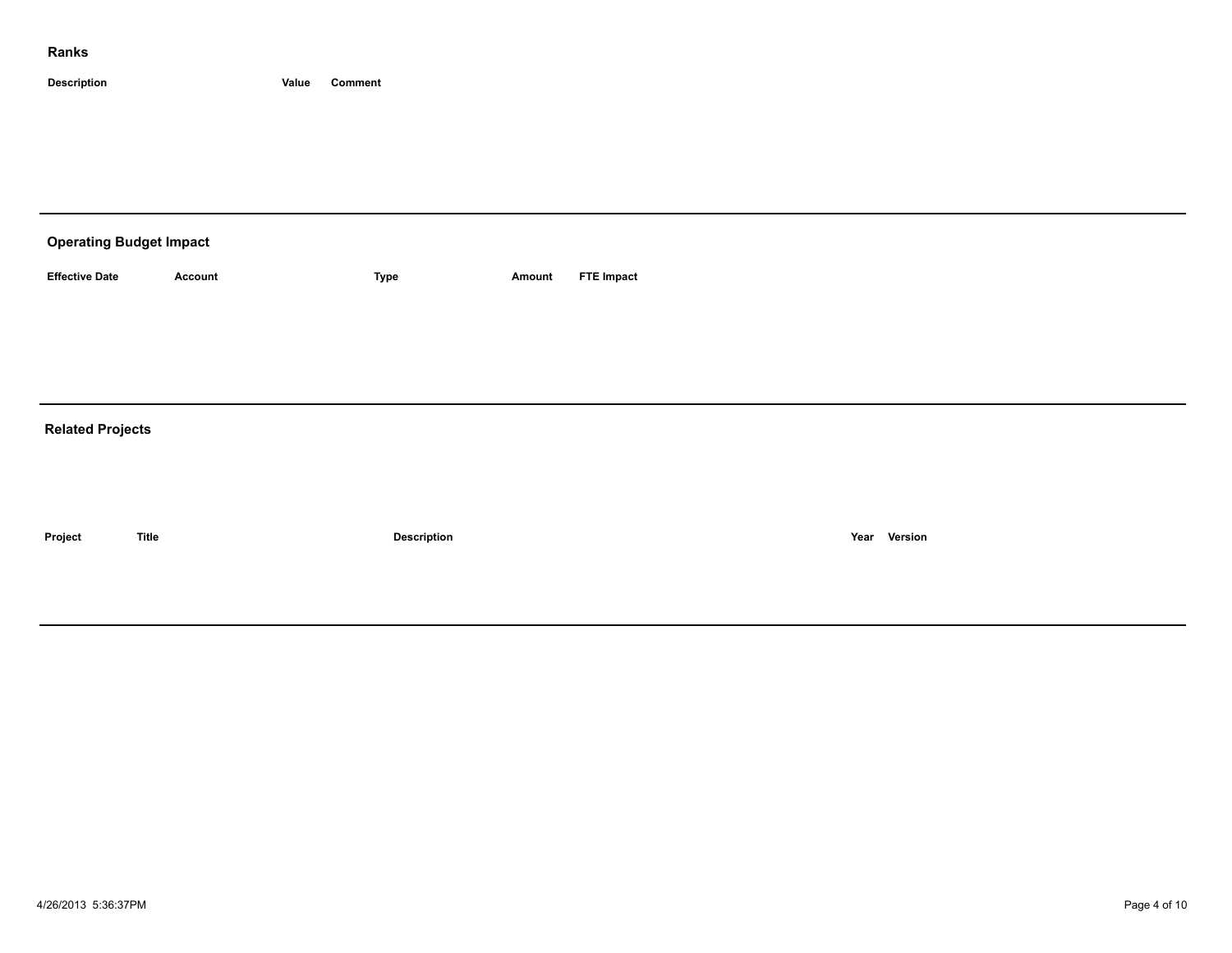| Project            |                               |         | <b>Title</b>      |  |                        |  |  | Locked |
|--------------------|-------------------------------|---------|-------------------|--|------------------------|--|--|--------|
| <b>Asset Type</b>  |                               |         | <b>Department</b> |  |                        |  |  |        |
| <b>Start Date</b>  |                               |         | Completion        |  | <b>Year Identified</b> |  |  |        |
| <b>Manager</b>     |                               |         | Partner           |  |                        |  |  |        |
| <b>Regions</b>     |                               |         |                   |  |                        |  |  |        |
| <b>Description</b> |                               |         |                   |  |                        |  |  |        |
| <b>Comments</b>    |                               |         |                   |  |                        |  |  |        |
|                    | <b>Budget Version Details</b> |         |                   |  |                        |  |  | Locked |
| <b>Budget Year</b> |                               | Version |                   |  |                        |  |  | Active |
| <b>Status</b>      |                               |         |                   |  |                        |  |  |        |
| <b>Description</b> |                               |         |                   |  |                        |  |  |        |
| <b>Comments</b>    |                               |         |                   |  |                        |  |  |        |
|                    |                               |         |                   |  |                        |  |  |        |
| Account            |                               |         |                   |  |                        |  |  |        |
|                    | <b>Description</b>            |         |                   |  |                        |  |  |        |

| <b>Operating Budget Impact</b> |              |      |        |                   |
|--------------------------------|--------------|------|--------|-------------------|
| <b>Effective Date</b>          | Account<br>. | Type | Amount | <b>FTE Impact</b> |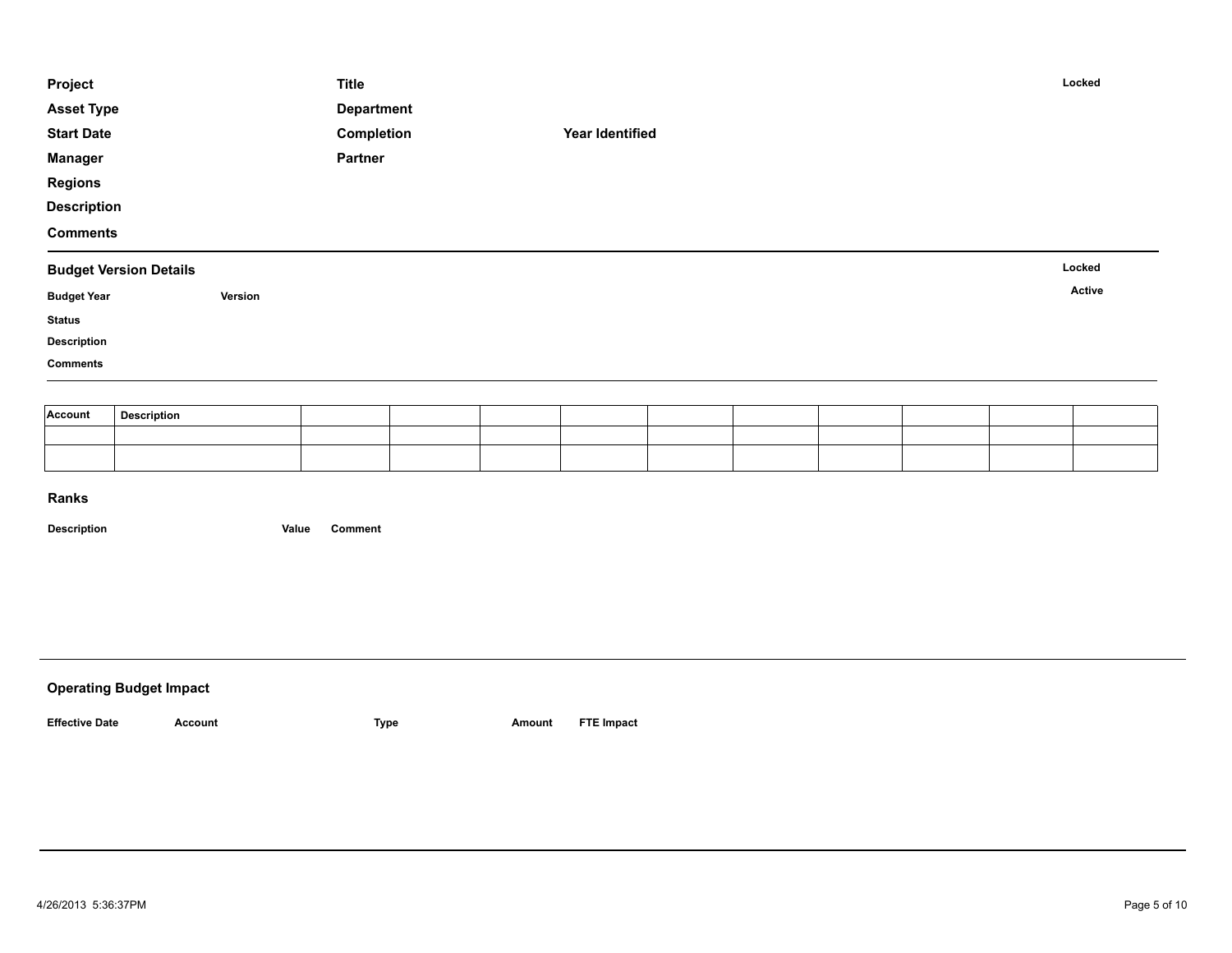### **Related Projects**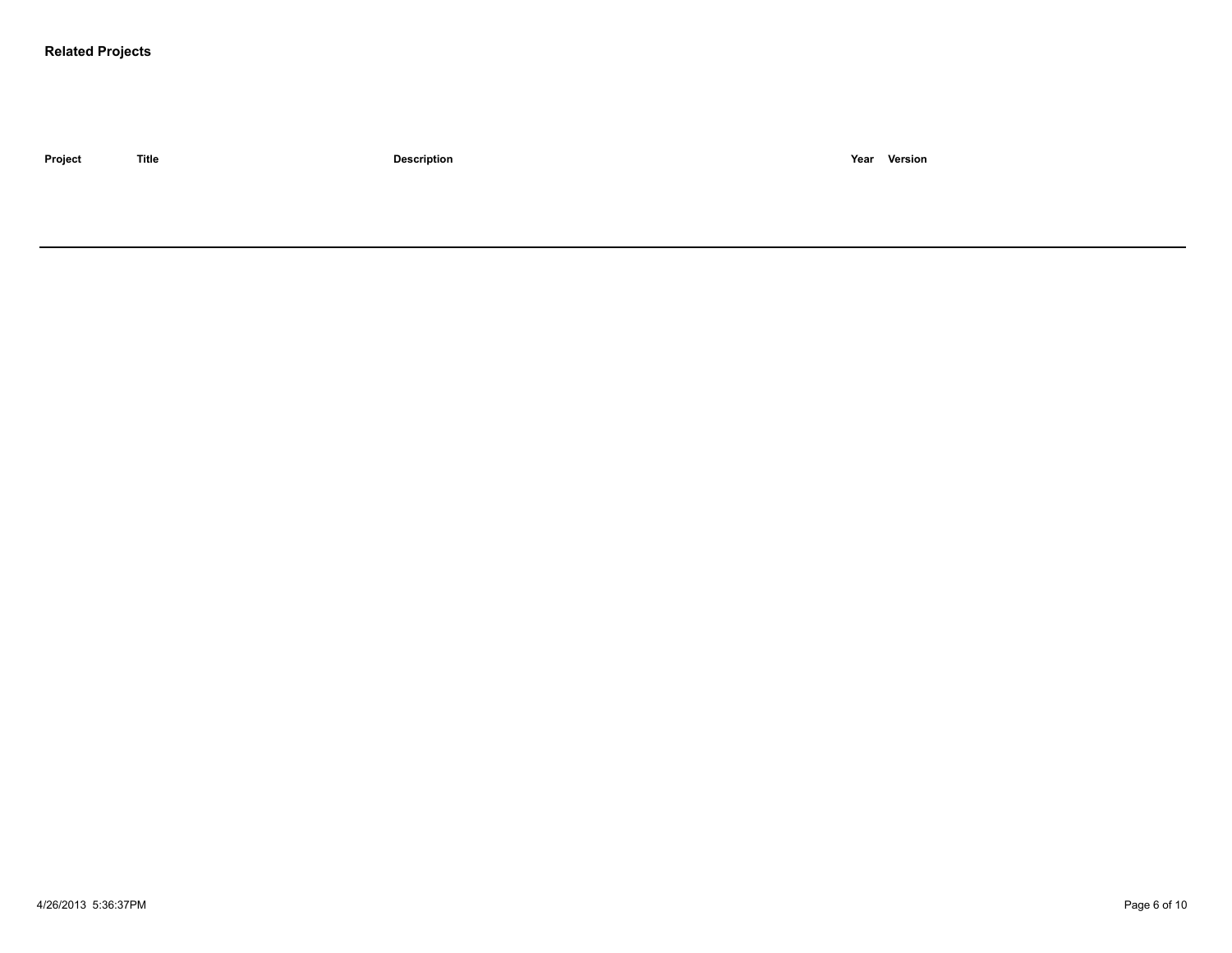|                    | Project 1078 - Details for Budget Year 2013                                                                                                                                               |                |                                     |                                 |                        |      |      |      |      |           |                                        |
|--------------------|-------------------------------------------------------------------------------------------------------------------------------------------------------------------------------------------|----------------|-------------------------------------|---------------------------------|------------------------|------|------|------|------|-----------|----------------------------------------|
| Project            | 1078                                                                                                                                                                                      | <b>Title</b>   | <b>Engineering Office Equipment</b> |                                 |                        |      |      |      |      | Locked No |                                        |
| <b>Asset Type</b>  | Office machinery and equipmen Department                                                                                                                                                  |                |                                     | <b>Engineering and Planning</b> |                        |      |      |      |      |           |                                        |
| <b>Start Date</b>  |                                                                                                                                                                                           | Completion     |                                     |                                 | <b>Year Identified</b> | 2009 |      |      |      |           |                                        |
| <b>Manager</b>     | Ian Christiansen 729-2217                                                                                                                                                                 | <b>Partner</b> |                                     |                                 |                        |      |      |      |      |           |                                        |
| <b>Regions</b>     |                                                                                                                                                                                           |                |                                     |                                 |                        |      |      |      |      |           |                                        |
| <b>Description</b> | This project is for office equipment for Development Services.                                                                                                                            |                |                                     |                                 |                        |      |      |      |      |           |                                        |
| <b>Comments</b>    |                                                                                                                                                                                           |                |                                     |                                 |                        |      |      |      |      |           |                                        |
|                    |                                                                                                                                                                                           |                |                                     |                                 |                        |      |      |      |      |           |                                        |
|                    | <b>Budget Version Details</b>                                                                                                                                                             |                |                                     |                                 |                        |      |      |      |      | Locked No |                                        |
| <b>Budget Year</b> | 2,013<br>Version                                                                                                                                                                          | 2013 Proposed  |                                     |                                 |                        |      |      |      |      | Active Y  |                                        |
| <b>Status</b>      | <b>Council Review</b>                                                                                                                                                                     |                |                                     |                                 |                        |      |      |      |      |           |                                        |
|                    |                                                                                                                                                                                           |                |                                     |                                 |                        |      |      |      |      |           |                                        |
| <b>Description</b> |                                                                                                                                                                                           |                |                                     |                                 |                        |      |      |      |      |           |                                        |
| <b>Comments</b>    | Four tablets to be used by Engineering Staff to acquire engineering information remotely and a mobile<br>application which will allow a digital atlas to replace the current paper atlas. |                |                                     |                                 |                        |      |      |      |      |           |                                        |
| <b>Expenses</b>    |                                                                                                                                                                                           |                |                                     |                                 |                        |      |      |      |      |           |                                        |
| Account            | <b>Description</b>                                                                                                                                                                        | 2013           | 2014                                | 2015                            | 2016                   | 2017 | 2018 | 2019 | 2020 | 2021      | 2022                                   |
| 0410               | GIS/Asset managment test<br>environment                                                                                                                                                   | \$0            | \$0                                 | \$0                             | \$0                    | \$0  | \$0  | \$0  | \$0  | \$0       |                                        |
| 0410               | Mobile Atlas App                                                                                                                                                                          | \$25,000       | \$0                                 | \$0                             | \$0                    | \$0  | \$0  | \$0  | \$0  | \$0       |                                        |
| 0410               | On Base Document Manement                                                                                                                                                                 | \$0            | \$50,000                            | \$0                             | \$0                    | \$0  | \$0  | \$0  | \$0  | \$0       |                                        |
| 0410               | Plotter/Scanner/Copier                                                                                                                                                                    | \$0            | \$0                                 | \$0                             | \$0                    | \$0  | \$0  | \$0  | \$0  | \$0       |                                        |
| 0410               | Tablets (four)                                                                                                                                                                            | \$5,000        | \$0                                 | \$0                             | \$0                    | \$0  | \$0  | \$0  | \$0  | \$0       |                                        |
|                    | <b>Total Expenses</b>                                                                                                                                                                     | \$30,000       | \$50,000                            | \$0                             | \$0                    | \$0  | \$0  | \$0  | \$0  | \$0       |                                        |
| <b>Revenues</b>    |                                                                                                                                                                                           |                |                                     |                                 |                        |      |      |      |      |           | \$d<br>\$0<br>\$0<br>\$d<br>\$0<br>\$0 |
| Account            | <b>Description</b>                                                                                                                                                                        | 2013           | 2014                                | 2015                            | 2016                   | 2017 | 2018 | 2019 | 2020 | 2021      | 2022                                   |
| 13.1506            |                                                                                                                                                                                           | \$30,000       | \$50,000                            | \$0                             | \$0                    | \$0  | \$0  | \$0  | \$0  | \$0       | \$0                                    |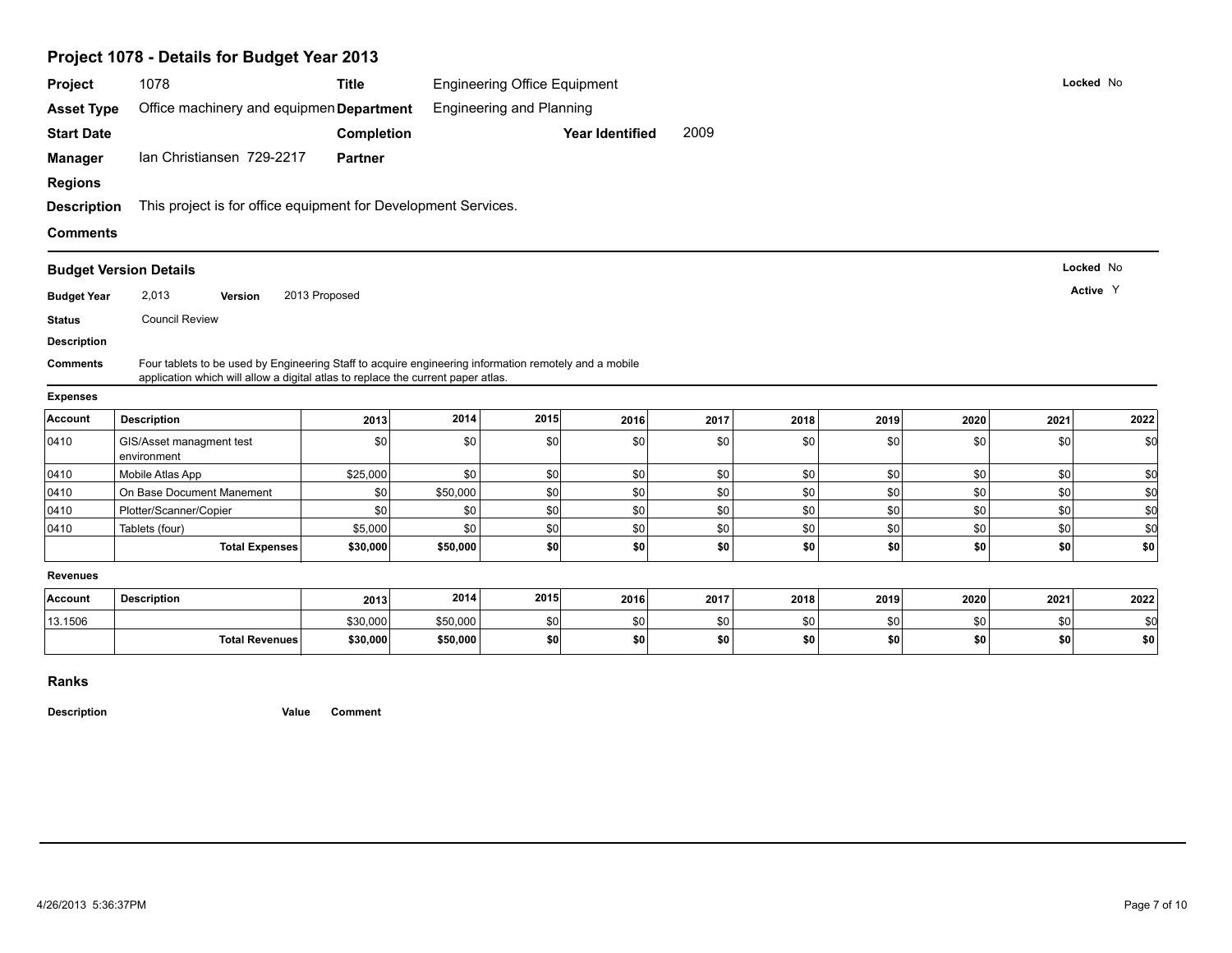### **Operating Budget Impact**

| <b>Effective Date</b> | Account | 'vpe | Amount | <b>FTE Impact</b> |
|-----------------------|---------|------|--------|-------------------|

# **Related Projects**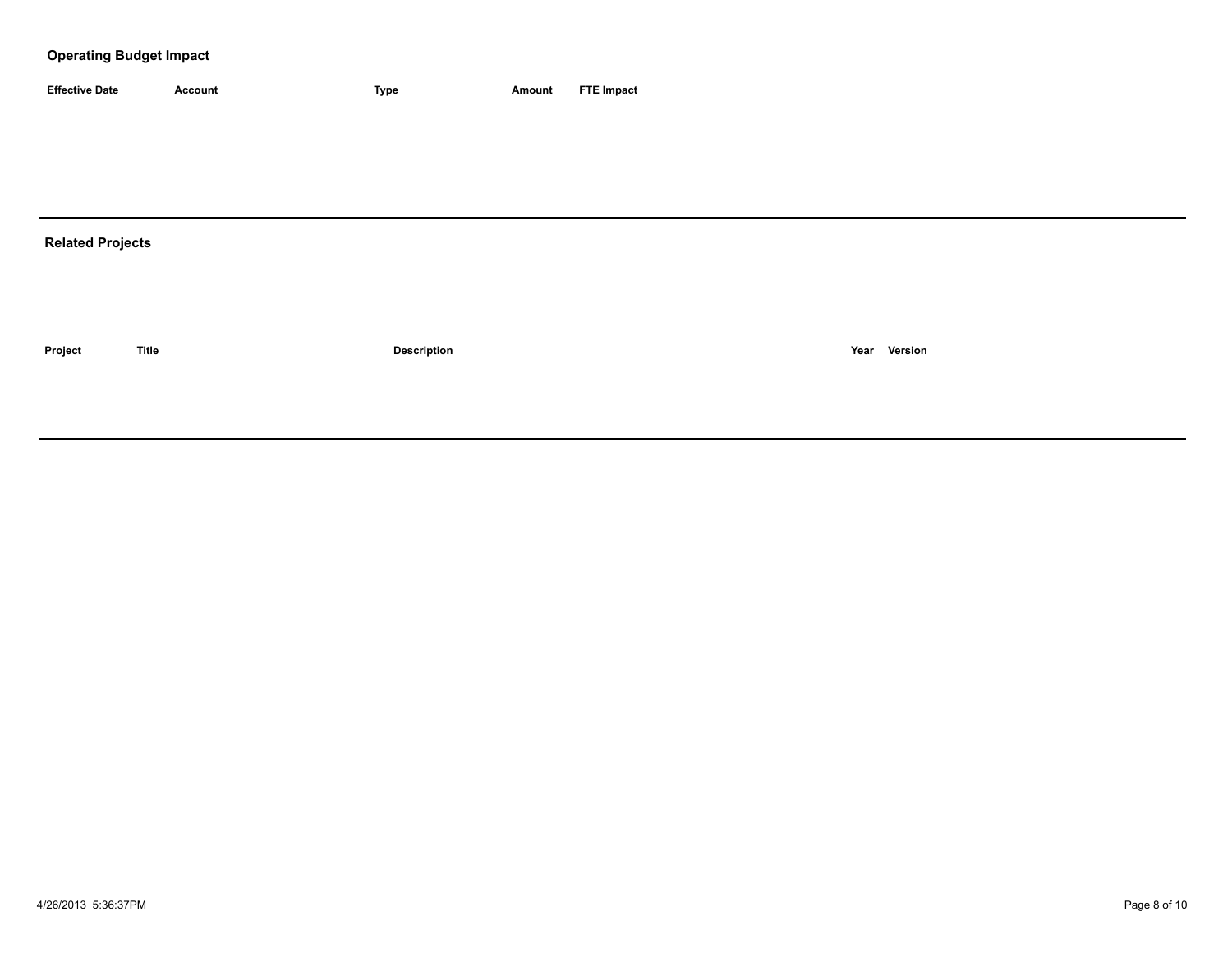|                               | Project 1076 - Details for Budget Year 2013     |                |            |                                 |                 |      |      |      |      |      |           |
|-------------------------------|-------------------------------------------------|----------------|------------|---------------------------------|-----------------|------|------|------|------|------|-----------|
| Project                       | 1076                                            | <b>Title</b>   |            | <b>GPS Survey Equipment</b>     |                 |      |      |      |      |      | Locked No |
| <b>Asset Type</b>             | Office and municipal administral Department     |                |            | <b>Engineering and Planning</b> |                 |      |      |      |      |      |           |
| <b>Start Date</b>             |                                                 | Completion     |            |                                 | Year Identified | 2007 |      |      |      |      |           |
| <b>Manager</b>                | Ian Christiansen 729-2217                       | <b>Partner</b> |            |                                 |                 |      |      |      |      |      |           |
| <b>Regions</b>                |                                                 |                |            |                                 |                 |      |      |      |      |      |           |
| <b>Description</b>            | This project is for purchase of GPS technology. |                |            |                                 |                 |      |      |      |      |      |           |
| <b>Comments</b>               |                                                 |                |            |                                 |                 |      |      |      |      |      |           |
| <b>Budget Version Details</b> |                                                 |                |            |                                 |                 |      |      |      |      |      | Locked No |
| <b>Budget Year</b>            | 2,013<br>Version                                | 2013 Proposed  |            |                                 |                 |      |      |      |      |      | Active Y  |
| <b>Status</b>                 | <b>Council Review</b>                           |                |            |                                 |                 |      |      |      |      |      |           |
| <b>Description</b>            |                                                 |                |            |                                 |                 |      |      |      |      |      |           |
| <b>Comments</b>               |                                                 |                |            |                                 |                 |      |      |      |      |      |           |
| <b>Expenses</b>               |                                                 |                |            |                                 |                 |      |      |      |      |      |           |
| Account                       | <b>Description</b>                              | 2013           | 2014       | 2015                            | 2016            | 2017 | 2018 | 2019 | 2020 | 2021 | 2022      |
| 0410                          |                                                 | \$0            | \$0        | \$0                             | \$0             | \$0  | \$0  | \$0  | \$0  | \$0  | \$0       |
|                               | <b>Total Expenses</b>                           | \$0            | \$0        | \$0                             | \$0             | \$0  | \$0  | \$0  | \$0  | \$0  | \$0       |
| <b>Revenues</b>               |                                                 |                |            |                                 |                 |      |      |      |      |      |           |
| Account                       | <b>Description</b>                              | 2013           | 2014       | 2015                            | 2016            | 2017 | 2018 | 2019 | 2020 | 2021 | 2022      |
|                               |                                                 |                |            | \$0                             | \$0             | \$0  | \$0  | \$0  | \$0  | \$0  | \$0       |
| 13.1506                       | <b>Total Revenues</b>                           | \$0<br>\$0     | \$0<br>\$0 | \$0                             |                 | \$0  | \$0  | \$0  |      | \$0  | \$0       |